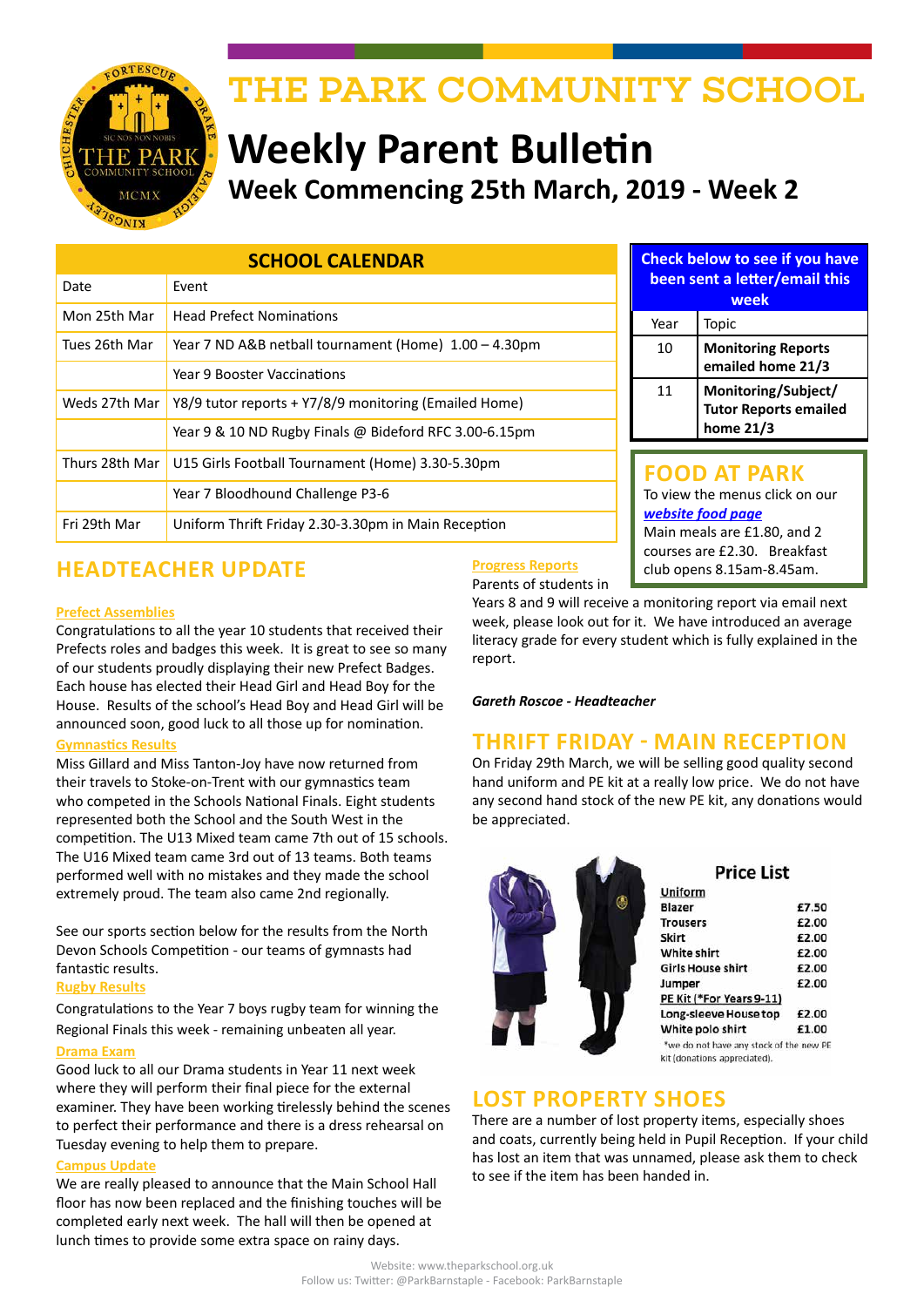#### **SCOMIS ONLINE SAFETY NEWSLETTER**

Please read the very useful newsletter provided by Scomis covering online safety for parents. *[Scomis Online Safety](http://www.theparkschool.org.uk/sites/default/files/OLS%20Parents%20Newsletter%20March%202019.pdf)  [newsletter](http://www.theparkschool.org.uk/sites/default/files/OLS%20Parents%20Newsletter%20March%202019.pdf)* - March version.

# **ACTIVITY DAYS - DEADLINE CLOSED**

The deadline for submitting your child chosen activity day choices has now closed. Those who have replied to the email and submitted their choices will receive an email today regarding their chosen activities and payments. We will allocate in school activities to those who did not submit their preferences.

#### **ART & PHOTOGRAPHY ON INSTAGRAM**

The Art & Photography department have set up an Instagram account

**@parkschoolart** as a platform to celebrate and share student achievement. Follow the account to keep up to date with fantastic student art work and news from the department such as competitions, exhibitions and awards.

# **SCHOOL TRIPS**

Please note all cheques should now be made payable to 'The Park Community School' and not 'Devon County Council'.

Please ensure that you keep up to date with paying the instalments for any trips that your child has signed up for.

# **MADRID TRIP - YEAR 9 AND 10**

There are spaces available for the GCSE Spanish trip to Madrid, 14th - 17th February 2020. The trip is a fantastic opportunity to practise listening and speaking in Spanish as well as experiencing the culture of this historic and interesting capital city.

The trip is open to any Year 10 students who currently study Spanish, or Year 9 students who are hoping to study GCSE Spanish. Please see Miss Harvey in MFL1, or email aharvey@ theparkschool.org.uk if interested. Spaces will be open for a limited time.

# **BARCELONA TRIP**

Please ensure you return the completed trip forms as soon as possible, to pupil reception. Please pay the final balance by 29th April.

### **FRANCE TRIP**

The last instalment of £70 is due on 30th March.

# **POLAND TRIP**

The next instalment of £60 is due on 25th March.

# **BUDE/TORQUAY RESIDENTIAL**

Could parents/carers kindly ensure you keep up to date with the regular monthly instalments. We have also sent out medical forms for the Bude Residential; please ensure these are completed as soon as possible.

# **NEW YORK JULY 2020**



There is still time to apply for a place on this trip. A non-refundable deposit is required as soon as possible for £200. For those that missed the New York Information evening, please see link to the *[New York 2020 Presentation](http://www.theparkschool.org.uk/sites/default/files/NewYorkMeetingPowerPoint-July2020.pdf)* Students who are interested in the trip can pick up a letter from Miss Vidler or a link is provided here -

*[New York Letter](http://www.theparkschool.org.uk/sites/default/files/Payment%20Plan%20and%20Itinerary%20letter%202020.pdf)*

# **FRIENDS OF PARK**

# **RAFFLE PRIZE DONATIONS**

We have a number of events coming up soon, and would really appreciate any donations of chocolates, toiletries, bottles of wine or services e.g. if you run an ironing business - a free basket of ironing, a gardening business - a free lawn cut, a car valet business - a free car clean, a garage business - a free MOT etc. Prizes can be handed into our reception; alternatively if you have a service to offer please kindly email: jocallaghan@theparkschool.org.uk.

# **JOIN US FOR A FUN QUIZ NIGHT!**

Please click the image below to read a full size copy of the flyer.

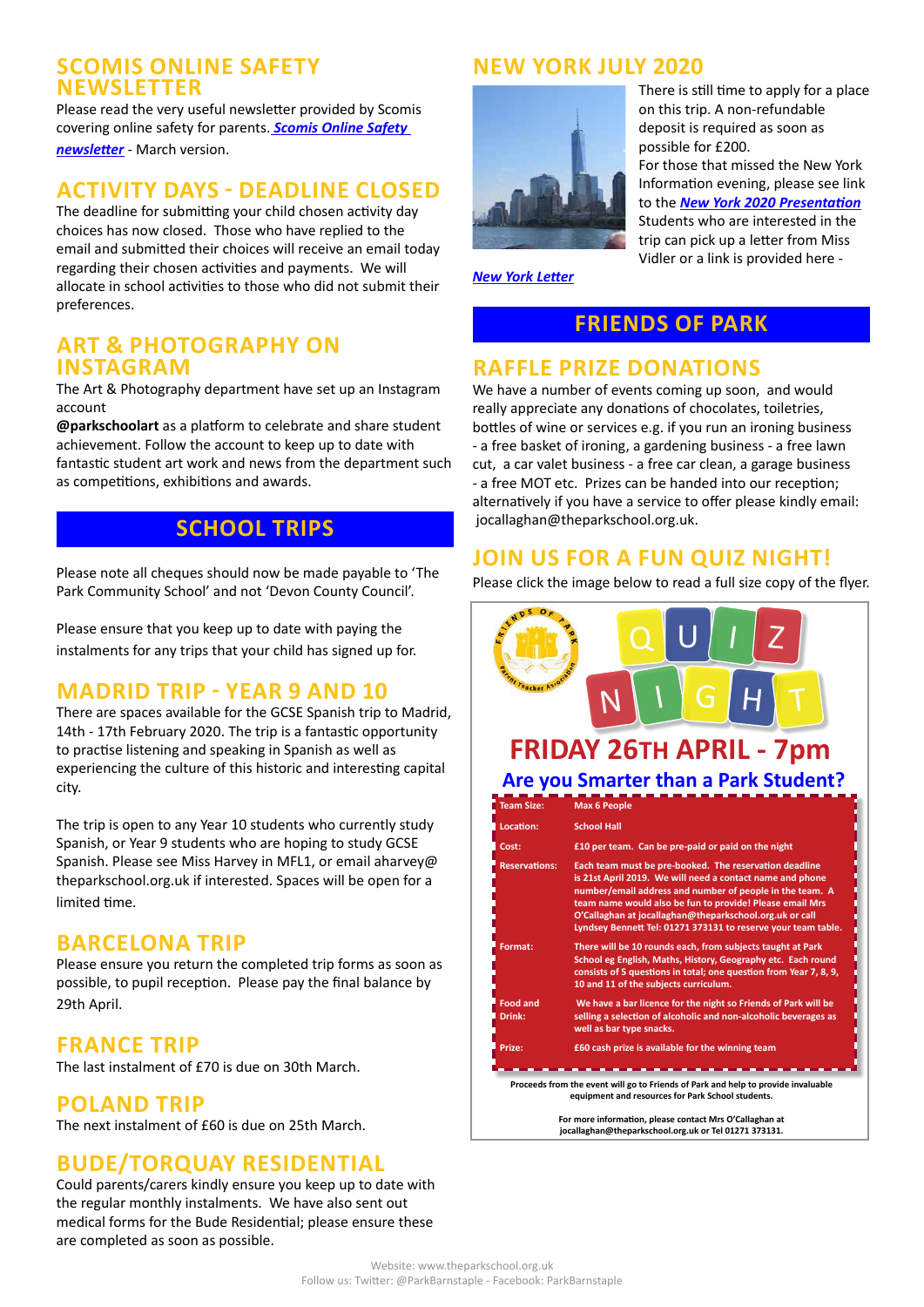# **CHARITY NEWS**

#### **GUIDE DOGS FOR THE BLIND COLLECTION**

If you have too much small change, please remember we are still collecting loose change eg 1p, 2p, 5p in the tutor Dog Kennels for Guide Dogs and the competition to name and meet the puppy is still running until the end of the year. Thank you.

#### *Mrs O'Callaghan*

# **KS4 INFORMATION**

#### **YEAR 11 EXAM REVISION EVENT RESOURCES**

Many of the resources used at the Year 11 exam revision event are available on a *[Google Drive link](https://drive.google.com/drive/folders/1XGRkz3JZdSWWvgVMC6TK330L9ukl4wnB?usp=sharing)*, students also have access to a wealth of resources via Google Classrooms.

### **YEAR 11 REVISION TIMETABLE**

Please see link to the current *[Year 11 Revision Session](https://docs.google.com/document/d/1dNMh7-L1kyihGF64pufxK6rpksF0LmhP7VMcilHf7oM/edit?usp=sharing)  [Timetable](https://docs.google.com/document/d/1dNMh7-L1kyihGF64pufxK6rpksF0LmhP7VMcilHf7oM/edit?usp=sharing)*. This timetable has started, any future amendments will be uploaded on our website under the "Events" menu. It would be great if parents/carers could encourage their sons/ daughters in Year 11 to attend these revision sessions.

### **YEAR 10 DEADLINE FOR WORK EXPERIENCE PLACEMENTS**

Last date for arranging Work Experience placements is **Friday 26th April 2019**. There has to be time for the Duty of Care checks to be completed. After that date no new employers can be used.

Students can access the database to look for placements used in the past: http://devon.learnaboutwork.org Log In Details: School Name: The Park Community School User Name: Park Student Password: 2121

# **CAREERS ADVICE**

## **CAREER PILOT**

#### *[www.careerpilot.org.uk](http://www.careerpilot.org.uk)*

Career Pilot is an impartial website that will help parents/ carers and students to explore further study and work options. There is helpful information when choosing options at 14 such as GCSE choices, exploring job sectors, identifying skills and creating a profile. All Year 9 students have used this website as part of the careers module leading up to their option choices.

Year 11 students have used this website to look at their options at 16, subjects and the jobs they may lead to. Information about Higher Education is helping students make choices between BTECs, A levels or Apprenticeship routes.

A Parent Zone section exists on the website to answer parents' questions about the choices available at 14, 16 and 18. Careerpilot has been developed by the University of Bath and is free to use.

*[www.parentzone.careerpilot.org.uk/parent](http://www.parentzone.careerpilot.org.uk/parent)*

# **YEAR 11 STUDENTS INTERESTED IN A MEDICAL CAREER**

WAMS Future Medics Conference on Saturday 11th May 2019

The day will be provided by The Access and Participation Team at Plymouth University and entirely student-led by medical students (WAMS) from all year groups. They will be offering this event completely free of charge, which is an amazing opportunity as this kind of all-day conference can normally cost £100s!

Students can book a free ticket now using the following link: https://wamsfuturemedicsconference.eventbrite.co.uk

#### The day will include:

First hand experiences, Application Processes, Choosing the right university, BMAT, UCAT, Personal statements, Funding Interview tips, Basic Life Support workshop, Have a go at suturing, Airway management workshop. Click flyer image below to view a full size copy.



### **APPRENTICESHIP OPPORTUNITY**

Please click the image below to read a full size copy of the flyer.